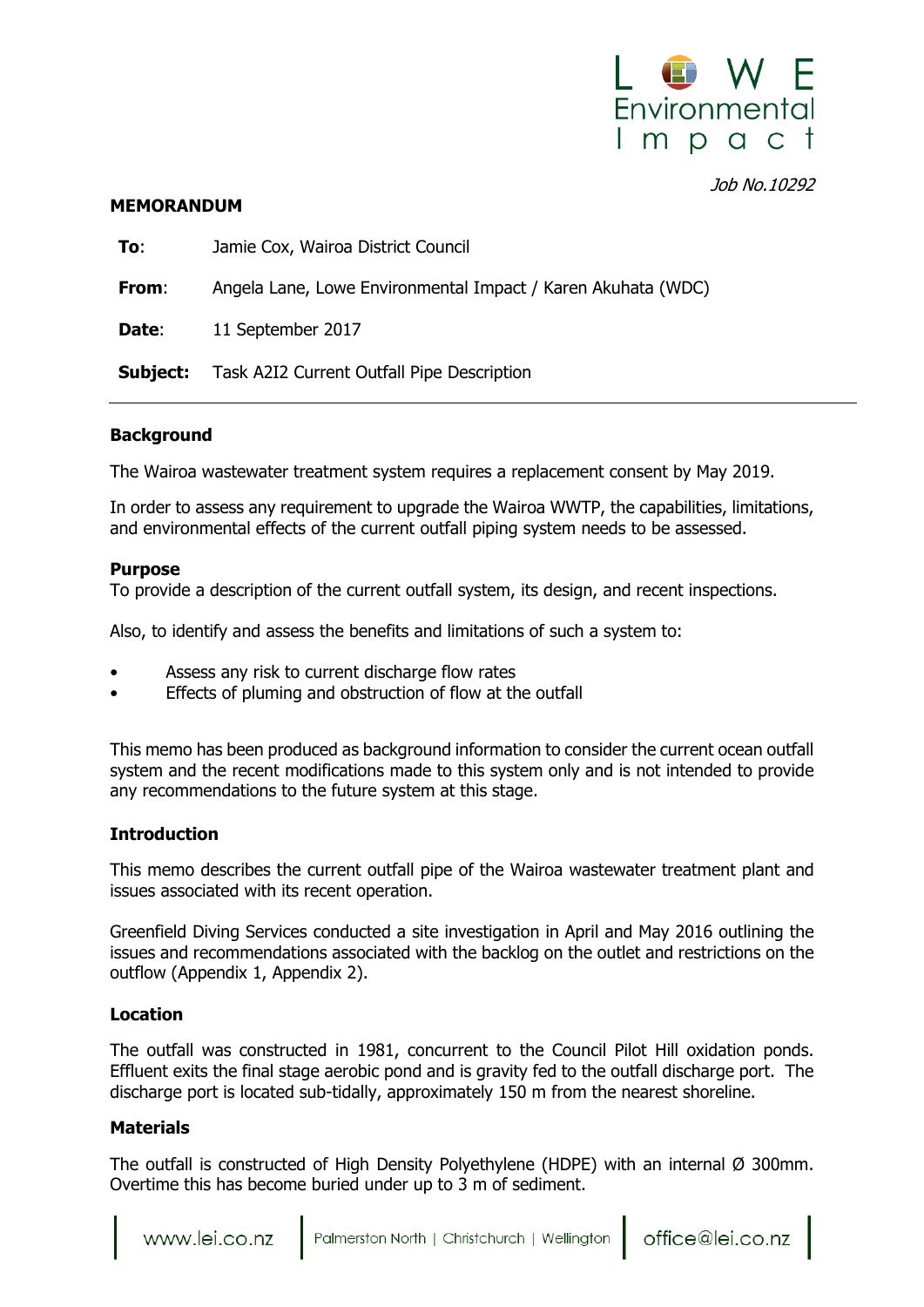

## **A2I2 Current Outfall Pipe Description Page 2 of 3**

## **Discharge Issues**

Council has a consent to discharge domestic, commercial and industrial wastewater into the Lower Wairoa River Estuary (Consent Number CD940404W). The estuarine/riverine environment in the vicinity of the Wairoa outfall has been the subject of several studies over the last 20 years.

The most recent study was done in 2016 where dive crews were engaged to investigate the problems associated with a restricted discharge, and a surge chamber over flow. It was discovered that the shifting river channel had resulted in high riverbed sediment levels over the pipe. Divers were then engaged to suction dredge the outfall to stop any overflows of the onshore surge chamber (Appendix 2). Some time was taken to locate the outfall pipe.

The outfall was uncovered with dredging and debris removal, but this was seen as a shortterm solution with recommendations to install a stand pipe with a T junction to the current riverbed level (Figure 1), or to extend the pipeline into a deeper area of the river.



**Figure 1: Description of the T-Section riser that was suggested to be installed to avoid overflows of the onshore surge chamber (source: WDC)**

## **Summary and Recent Advances**

On completion of the dive investigation in May 2016, the outfall had been exposed and its exact location confirmed. A large amount of debris including trees, mud and foreign matter were still present over top of the outfall diffuser. The outfall is located approximately 3.5 m below the seabed.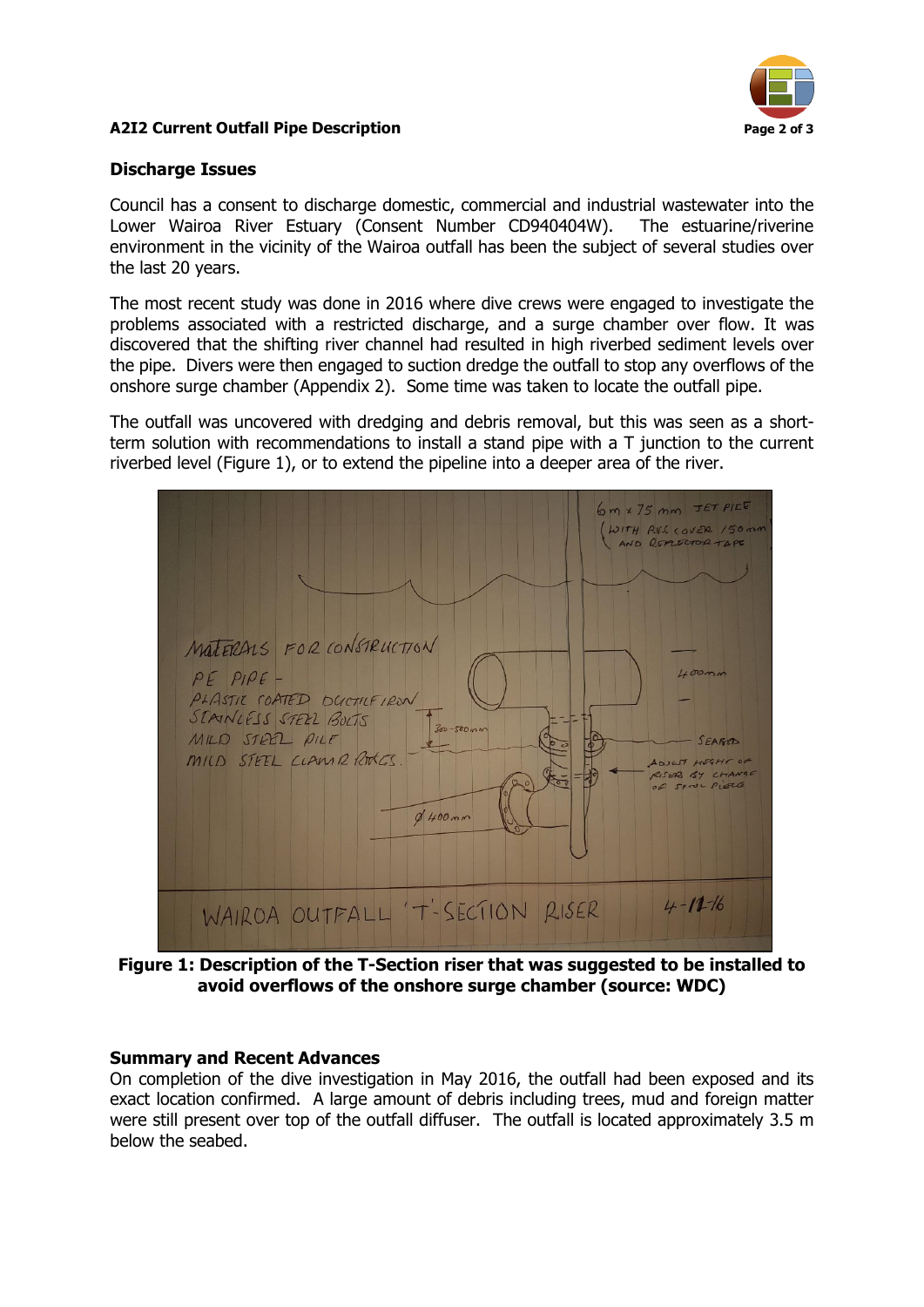

## **A2I2 Current Outfall Pipe Description Page 3 of 3**

On 21 March 2017, a diffuser tee was installed, as per the recommendations and Figure 1 above, to prevent further issues with overflows and a backlog of discharging wastewater.

However, in April 2017 the diffuser T was removed as back pressure issues emerged. Although the diffuser T has been removed, further back pressure issues are still being experienced especially during high flows.

Opus Consultants have been approached by Wairoa District Council to investigate options to improve this system and minimise back pressure. This is currently a work in progress as of September 2017.

## **Appendices**

- 1. Greenfield Diving Services Letter (18 April 2016) Report for Wairoa Wastewater Treatment Outfall
- 2. Greenfield Diving Services Letter (30 May 2016) Report for locating and suction dredging outfall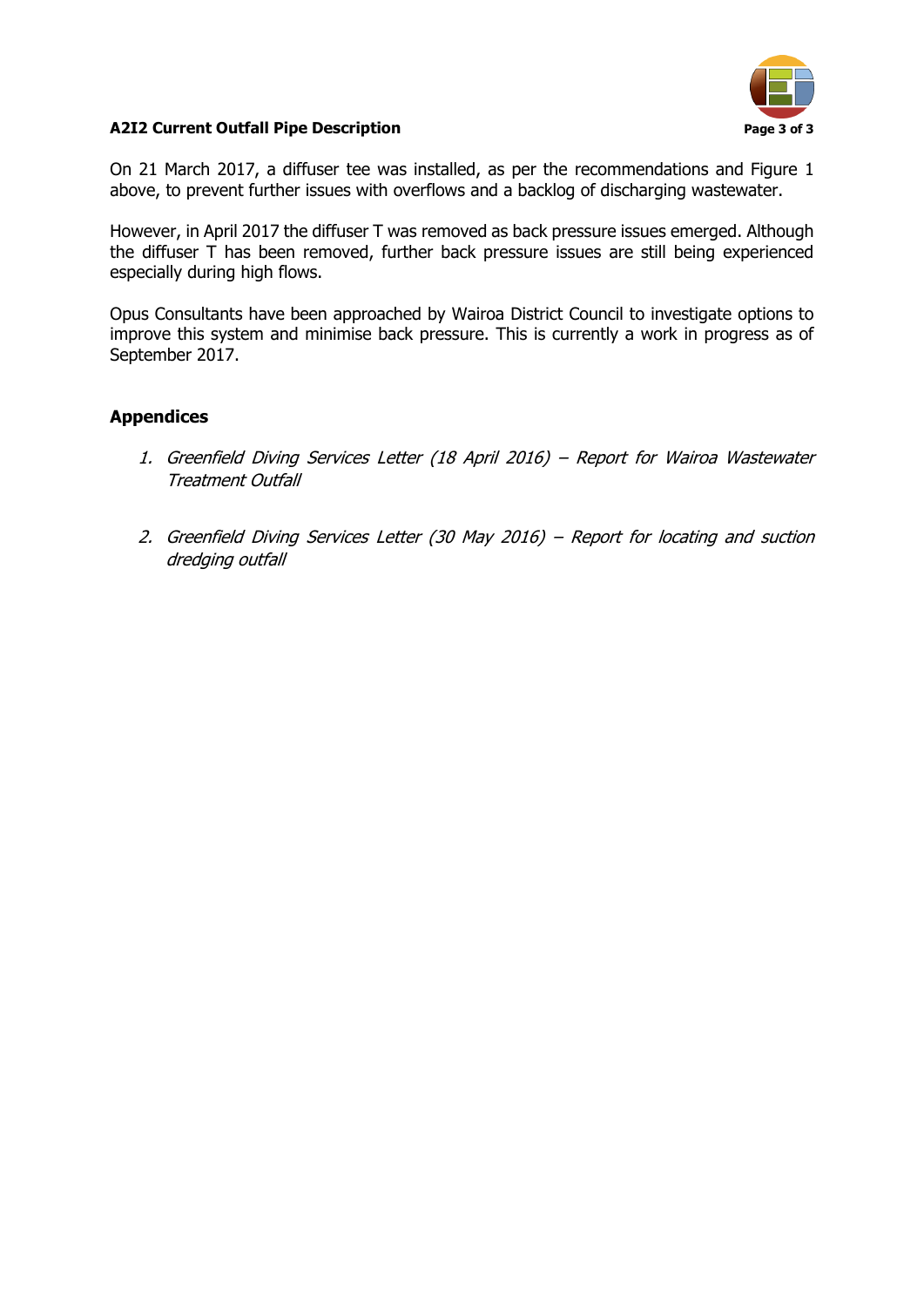

Abyss Ltd t/a Greenfield Diving Services, 55 Winchester Terrace, Bethlehem, TAURANGA, 3110. Ph. 07 5781332 Mobile. 027 2499923 Email: [brendon@greenfielddiving.co.nz](mailto:brendon@greenfielddiving.co.nz) Website: www.greenfielddiving.co.nz



18 th April 2016

**Wairoa District Council, P.O. Box 54, Wairoa, 4160, New Zealand.**

Email: quentin@wairoadc.govt.nz

Attention: Quentin Adams

## **Report for Wairoa Waste Water Treatment Outfall**

G.P.S location: 39º 03.527', 177º 25.203'

The dive team located the outfall with the assistance of Wairoa Council staff, opening the valve to locate an effluent discharge plume. Diving commenced at the location using SSBA with the water depth of approximately 1.2m in the hole and 0.9m in the surrounding riverbed. The hole, approximately 3m x 3m, was lined with timber debris that was manually excavated to a water depth of approximately 2.9m. At this point the outfall pipe was not physically identified.

It is highly probable that the problems associated with the resistance of discharge is caused by a shift in the river channel resulting in high riverbed level over the pipe. This discharge has opened a scour hole in the riverbed, approximately 3m x 3m that is continually accumulating timber debris in the hole similar to a bird's nest.

#### Recommendations:

We do not believe that dredging and debris removal from the hole would be a suitable long term solution to the problem. Locating the pipe termination point and installing a stand pipe with a T junction to the current riverbed level would provide a permanent solution, as long as the riverbed does not raise further. The stand pipe would be secured to a small steel pile to ensure satisfactory strength.

Another option would be to extend the pipeline into a deeper area.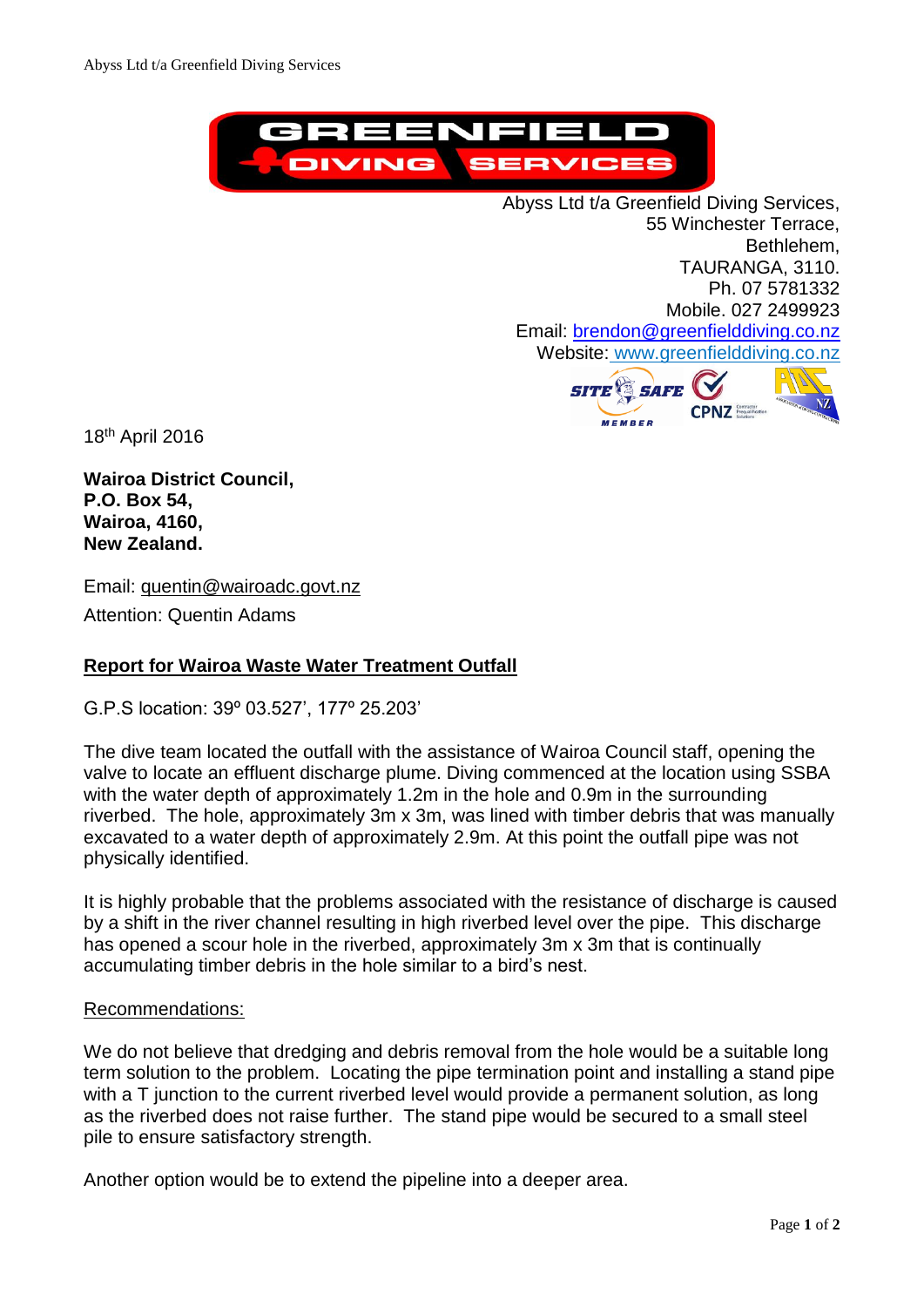Please do not hesitate to call me if you have any queries regarding this report.

Regards,

Brendon Cappely Managing Director Abyss Ltd *t/a* Greenfield Diving Services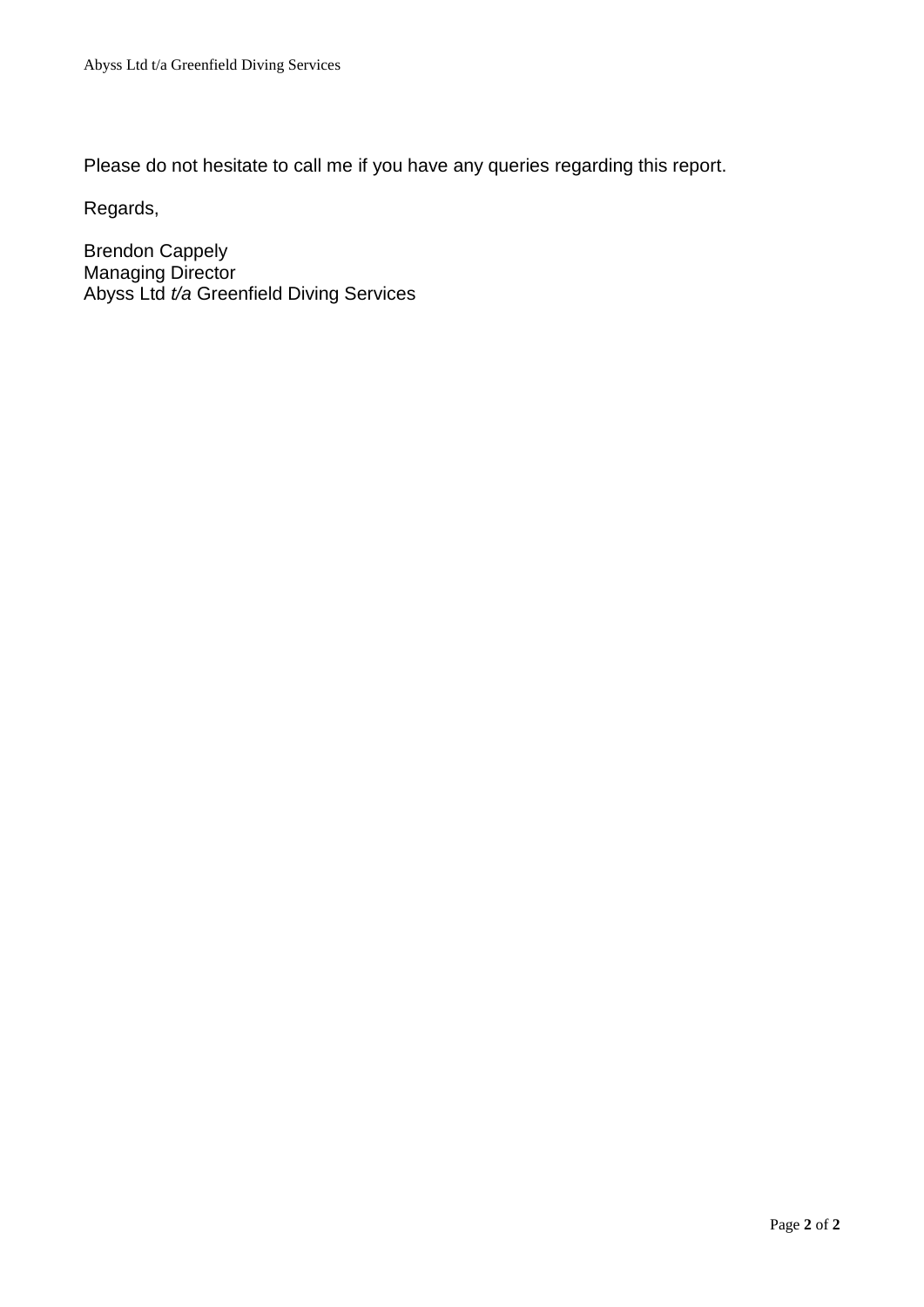

Abyss Ltd t/a Greenfield Diving Services, 55 Winchester Terrace, Bethlehem, TAURANGA, 3110. Ph. 07 578 1332 Mobile. 027 2499923 Email: [brendon@greenfielddiving.co.nz](mailto:brendon@greenfielddiving.co.nz) www.greenfielddiving.co.nz



30th May 2016

**Wairoa District Council, P.O. Box 54, Wairoa, 4160, New Zealand.**

Email: jamie@wairoadc.govt.nz Attention: Jamie Cox

## **Report of Locating and Suction dredging Outfall.**

## Objective:

Suction dredge outfall to expose diffuser and open discharge area to stop back pressure from overflowing surge chamber onshore.

#### Site Considerations:

This site is classed as a contaminated work environment and extra care to hygiene to be considered. SSBA diving used to not directly expose diver to contaminants. Entrapment due to zero visibility possible and therefore hard wired communication as well as a standby diver available to reduce risk of entrapment outcome.

Personnel and Equipment: 1 supervisor 3 man dive team Underwater camera 4 inch Suction Dredging equipment SSBA diving equipment Lifting and safety recovery equipment. Decontamination wash and fresh drinkable water.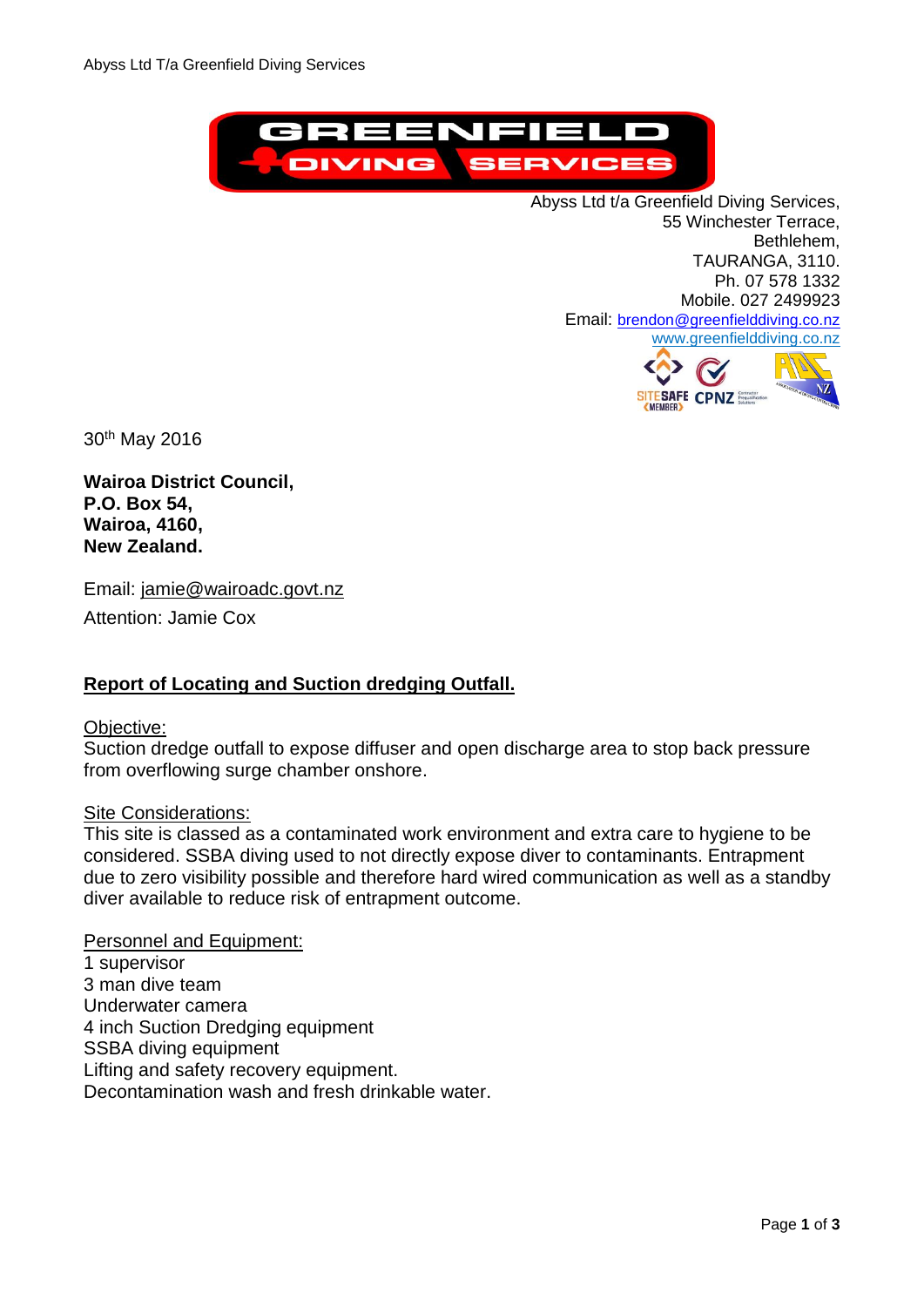## Report

Physical works completed on the 16<sup>th</sup> of April and  $19<sup>th</sup>$  – 20<sup>th</sup> May 2016

# **Day 1**

Arrived on site at 8:00am.

All safety briefs and Work Method Statements completed 8:00 - 8:30.

Site setup started at 8:30 and all suction and diving equipment was setup and ready for diving at 9:30.

Travel to site via vessel (Lulu) and a circular search for the outfall was conducted and found ready for first dive at 11:40.

First dive was completed between 11:49 – 13:59.

The findings for the dive were as follow:

The outfall diffuser was not reached due to buildup of sticks tree trunks and mud/silt. Dredging of the silt and removal of sticks conducted for the duration of the dive was unsuccessful as no pipe was found. A second dive was completed from 14:34 – 16:02 and still no sign of the outfall was achieved.

Recommendations were made to come back to do more suction dredging to expose the hole and find the outfall as this was buried under a large amount of debris and therefore blocked.

## **Day 2**

Arrived on site at 7:30am on the 19<sup>th</sup> of May to conduct more suction dredging.

First dive completed at 9:29 – 11:29.

The discharge hole was exposed and still no sign of the outfall was achieved. Lots of sticks and mud was removed.

Second dive completed at 11:35 – 13:35. More suction dredging was done and a hole of approximately 3m in depth was created.

Third dive completed at 13:42 – 14:45.

The 3m hole was widened to locate pipe in the perimeter surrounding the 3m hole. Dredging towards the shore was achieved but still no visual on the outfall pipe.

## **Day 3**

First dive completed at 8:46 – 10:46.

Proceedings with a continuation of exposing the surrounding area took place and an area of thick dark mud was exposed indicating the correct area dredged.

Second dive completed at 10:52 – 12:51.

The outfall was turned on and a lot of debris within the hole was present. Upon isolation of the outfall a large horizontal cavity was exposed to an approximate size of 2m wide 300mm high and the depth unknown. At this stage the cavity was exposed from the side.

Third dive completed at 13:02 – 15:00.

A continuation of the exposure of the cavity was completed and at 14:00 the outfall located within the cavity. A large tree above the outfall discharge was found and prepared for